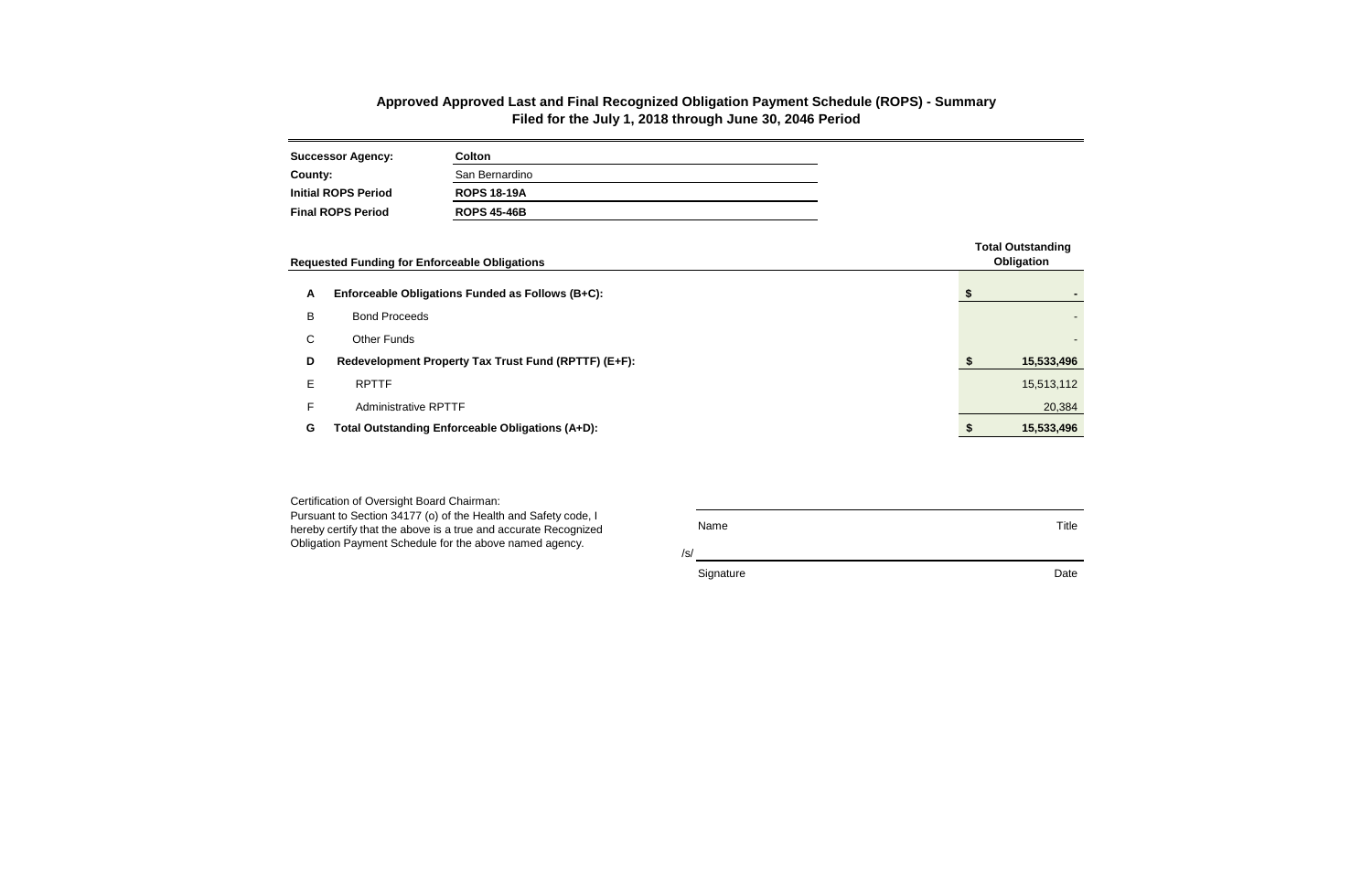| <b>COLTON Approved Last and Final Recognized Obligation Payment Schedule (ROPS)</b><br><b>Summary by ROPS Period</b><br>July 1, 2018 through June 30, 2046 |                        |                              |                           |                                  |  |                    |  |                     |          |                    |              |                           |                              |  |                                  |  |                                     |
|------------------------------------------------------------------------------------------------------------------------------------------------------------|------------------------|------------------------------|---------------------------|----------------------------------|--|--------------------|--|---------------------|----------|--------------------|--------------|---------------------------|------------------------------|--|----------------------------------|--|-------------------------------------|
|                                                                                                                                                            | <b>A Period</b>        |                              |                           |                                  |  |                    |  |                     |          |                    |              |                           |                              |  |                                  |  |                                     |
|                                                                                                                                                            | <b>July - December</b> |                              |                           |                                  |  |                    |  | January - June      |          |                    |              |                           |                              |  |                                  |  |                                     |
|                                                                                                                                                            | <b>Fund Sources</b>    |                              |                           |                                  |  |                    |  | <b>Fund Sources</b> |          |                    |              |                           |                              |  |                                  |  |                                     |
| <b>ROPS Period</b>                                                                                                                                         | <b>RPTTF</b>           | <b>Admin</b><br><b>RPTTF</b> |                           | <b>Six-Month</b><br><b>Total</b> |  |                    |  |                     |          | <b>ROPS Period</b> |              | <b>RPTTF</b>              | <b>Admin</b><br><b>RPTTF</b> |  | <b>Six-Month</b><br><b>Total</b> |  | <b>Twelve-Month</b><br><b>Total</b> |
|                                                                                                                                                            | \$3,225,839            | \$10,368                     | \$3,236,207               |                                  |  |                    |  | \$12,287,273        | \$10,016 |                    | \$12,297,289 |                           | $\overline{\$}$ 15,533,496   |  |                                  |  |                                     |
| <b>ROPS 19-20A</b>                                                                                                                                         | 113,323                | 576                          | $\mathfrak{S}$            | 113,899                          |  | <b>ROPS 19-20B</b> |  | 1,783,413           | 576      | $\mathfrak{S}$     | 1,783,989    | $\mathfrak{S}$            | 1,897,888                    |  |                                  |  |                                     |
| <b>ROPS 20-21A</b>                                                                                                                                         | 525,497                | 576                          | $\mathfrak{S}$            | 526,073                          |  | <b>ROPS 20-21B</b> |  | 1,786,913           | 576      | $\mathcal{S}$      | 1,787,489    | $\mathfrak{L}$            | 2,313,562                    |  |                                  |  |                                     |
| <b>ROPS 21-22A</b>                                                                                                                                         | 2,500                  | 576                          | $\overline{\mathcal{S}}$  | 3,076                            |  | <b>ROPS 21-22B</b> |  | 1,642,163           | 576      | $\mathfrak{L}$     | 1,642,739    | $\mathfrak{L}$            | 1,645,815                    |  |                                  |  |                                     |
| <b>ROPS 22-23A</b>                                                                                                                                         | 2,500                  | 576                          | $\mathfrak{S}$            | 3,076                            |  | <b>ROPS 22-23B</b> |  | 1,426,413           | 576      | $\mathfrak{S}$     | 1,426,989    | $\mathcal{S}$             | 1,430,065                    |  |                                  |  |                                     |
| <b>ROPS 23-24A</b>                                                                                                                                         | 2,500                  | 576                          | $\overline{\mathbf{3}}$   | 3,076                            |  | <b>ROPS 23-24B</b> |  | 1,433,413           | 576      | $\mathfrak{S}$     | 1,433,989    | $\mathfrak{L}$            | 1,437,065                    |  |                                  |  |                                     |
| <b>ROPS 24-25A</b>                                                                                                                                         | 2,500                  | 576                          | $\overline{\mathcal{S}}$  | 3,076                            |  | <b>ROPS 24-25B</b> |  | 1,427,413           | 576      | $\mathfrak{S}$     | 1,427,989    | $\mathcal{S}$             | 1,431,065                    |  |                                  |  |                                     |
| <b>ROPS 25-26A</b>                                                                                                                                         | 2,500                  | 576                          | $\mathfrak{S}$            | 3,076                            |  | <b>ROPS 25-26B</b> |  | 1,428,913           | 576      | $\mathfrak{S}$     | 1,429,489    | $\mathfrak{L}$            | 1,432,565                    |  |                                  |  |                                     |
| <b>ROPS 26-27A</b>                                                                                                                                         | 2,500                  | 576                          | $\overline{\mathbf{3}}$   | 3,076                            |  | <b>ROPS 26-27B</b> |  | 1,107,413           | 576      | $\mathfrak{S}$     | 1,107,989    | $\mathfrak{S}$            | 1,111,065                    |  |                                  |  |                                     |
| <b>ROPS 27-28A</b>                                                                                                                                         | 2,500                  | 576                          | $\boldsymbol{\mathsf{S}}$ | 3,076                            |  | <b>ROPS 27-28B</b> |  | 45,344              | 576      | $\$\$              | 45,920       | $\boldsymbol{\mathsf{S}}$ | 48,996                       |  |                                  |  |                                     |
| <b>ROPS 28-29A</b>                                                                                                                                         | 271,069                | 576                          | $\mathfrak{S}$            | 271,645                          |  | <b>ROPS 28-29B</b> |  | 41,688              | 576      | $\mathfrak{S}$     | 42,264       | $\mathcal{S}$             | 313,909                      |  |                                  |  |                                     |
| <b>ROPS 29-30A</b>                                                                                                                                         | 272,413                | 576                          | \$                        | 272,989                          |  | <b>ROPS 29-30B</b> |  | 37,806              | 576      | $\mathfrak{S}$     | 38,382       | $\mathcal{S}$             | 311,371                      |  |                                  |  |                                     |
| <b>ROPS 30-31A</b>                                                                                                                                         | 278,531                | 576                          | $\mathfrak{S}$            | 279,107                          |  | <b>ROPS 30-31B</b> |  | 33,606              | 576      | $\mathfrak{S}$     | 34,182       | $\mathfrak{S}$            | 313,289                      |  |                                  |  |                                     |
| <b>ROPS 31-32A</b>                                                                                                                                         | 284,331                | 576                          | \$                        | 284,907                          |  | <b>ROPS 31-32B</b> |  | 29,075              | 576      | $\mathfrak{L}$     | 29,651       | $\mathfrak{L}$            | 314,558                      |  |                                  |  |                                     |
| ROPS 32-33A                                                                                                                                                | 284,800                | 576                          | $\mathcal{S}$             | 285,376                          |  | <b>ROPS 32-33B</b> |  | 23,975              | 576      | $\mathfrak{S}$     | 24,551       | $\mathcal{S}$             | 309,927                      |  |                                  |  |                                     |
| <b>ROPS 33-34A</b>                                                                                                                                         | 284,700                | 576                          | $\mathcal{S}$             | 285,276                          |  | <b>ROPS 33-34B</b> |  | 18,775              | 576      | $\mathfrak{S}$     | 19,351       | $\mathcal{S}$             | 304,627                      |  |                                  |  |                                     |
| <b>ROPS 34-35A</b>                                                                                                                                         | 294,500                | 576                          | \$                        | 295,076                          |  | <b>ROPS 34-35B</b> |  | 13,275              | 576      | $\mathcal{S}$      | 13,851       | $\mathcal{S}$             | 308,927                      |  |                                  |  |                                     |
| <b>ROPS 35-36A</b>                                                                                                                                         | 294,000                | 576                          | $\mathcal{S}$             | 294,576                          |  | <b>ROPS 35-36B</b> |  | 7,675               | 576      | $\mathfrak{S}$     | 8,251        | $\mathcal{S}$             | 302,827                      |  |                                  |  |                                     |
| <b>ROPS 36-37A</b>                                                                                                                                         | 305,175                | 576                          | $\mathcal{S}$             | 305,751                          |  | <b>ROPS 36-37B</b> |  |                     | 224      | \$                 | 224          | $\mathcal{S}$             | 305,975                      |  |                                  |  |                                     |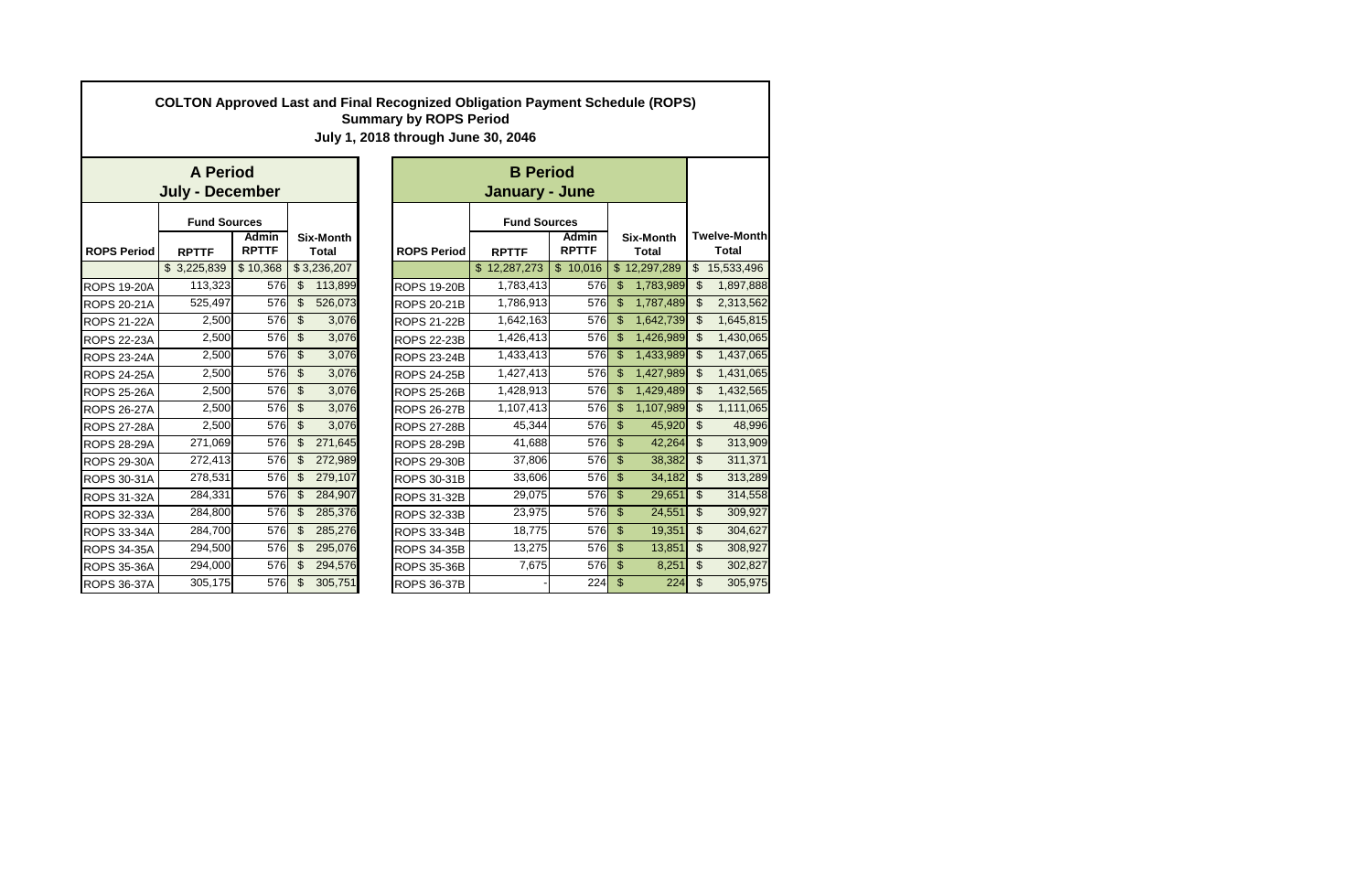|       | B                                                               | $\mathbf{c}$                         | D                      | E.                     | F.                                | G                                                        |                                        | AB           | <b>AC</b>                   | <b>AF</b>                     | AG                    |
|-------|-----------------------------------------------------------------|--------------------------------------|------------------------|------------------------|-----------------------------------|----------------------------------------------------------|----------------------------------------|--------------|-----------------------------|-------------------------------|-----------------------|
|       |                                                                 |                                      |                        |                        |                                   |                                                          |                                        |              | 19-20A (July -<br>December) | 19-20B<br>(January -<br>June) |                       |
|       |                                                                 |                                      | Contract/<br>Agreement | Contract/<br>Agreement |                                   |                                                          |                                        |              | <b>Fund Sources</b>         | <b>Fund Sources</b>           |                       |
| Item# | Project Name/Debt Obligation                                    | <b>Obligation Type</b>               | Execution<br>Date      | Termination<br>Date    | Payee                             | <b>Description/Project Scope</b>                         | <b>Total Outstanding</b><br>Obligation | <b>RPTTF</b> | Admin<br><b>RPTTF</b>       | <b>RPTTF</b>                  | Admin<br><b>RPTTF</b> |
|       |                                                                 |                                      |                        |                        |                                   |                                                          | 15,533,496<br>-\$                      | \$113,323    | 576<br>-\$                  | \$1,783,413                   | 576<br>\$             |
|       | 8 TABS Arbitrage Fees                                           | Fees                                 | 9/1/2011               | 9/1/2036               | <b>Willdan Financial Services</b> | Arbitrage calculations                                   |                                        |              |                             |                               |                       |
|       | 9 TABS Continuing Disclosures                                   | Fees                                 | 2/1/2012               | 9/1/2036               | <b>HdL Coren &amp; Cone</b>       | Annual Continuing Disclosures &<br><b>Disseminations</b> | 31,950                                 |              |                             | 1,775                         |                       |
|       | 34 SERAF / All Project Areas                                    | SERAF/ERAF                           | 6/30/2010              | 9/1/2036               | Low/Mod Project areas             | <b>SERAF</b>                                             | 110,823                                | 110,823      |                             |                               |                       |
|       | 51 West Valley Project area                                     | Miscellaneous                        | 5/15/2007              | 5/15/2007              | City of Colton                    | Land purchase                                            | 522,997                                |              |                             |                               |                       |
|       | 63 Successor Agency                                             | <b>Admin Costs</b>                   | 7/1/2012               | 12/31/2012             | City of Colton                    | Administrative cost                                      | 20,384                                 |              |                             |                               |                       |
|       | 68 2015 Tax Allocation Refunding Bonds                          | Bonds Issued After 12/31/10 7/1/2015 |                        | 8/1/2036               | <b>US Bank</b>                    | Refunding of prior indebtedness                          | 4,146,415                              |              |                             | 275,819                       |                       |
|       | 69 2015 Tax Allocation Refunding Bonds -<br>Reserve for Item 68 | Bonds Issued After 12/31/10 7/1/2015 |                        | 8/1/2036               | <b>US Bank</b>                    | Refunding of prior indebtedness -<br>Reserves            | 10,655,927                             |              |                             | 1,505,819                     |                       |
|       | 71 Trustee Services - 2015 Tax Allocation<br>Refunding Bonds    | Fees                                 | 7/1/2015               | 8/1/2036               | <b>US Bank</b>                    | <b>Annual Administration Fees</b>                        | 45,000                                 | 2,500        |                             |                               |                       |

## **COLTON APPROVED LAST AND FINAL ROPS July 1, 2018 through June 30, 2046 (Report Amounts in Whole Dollars)**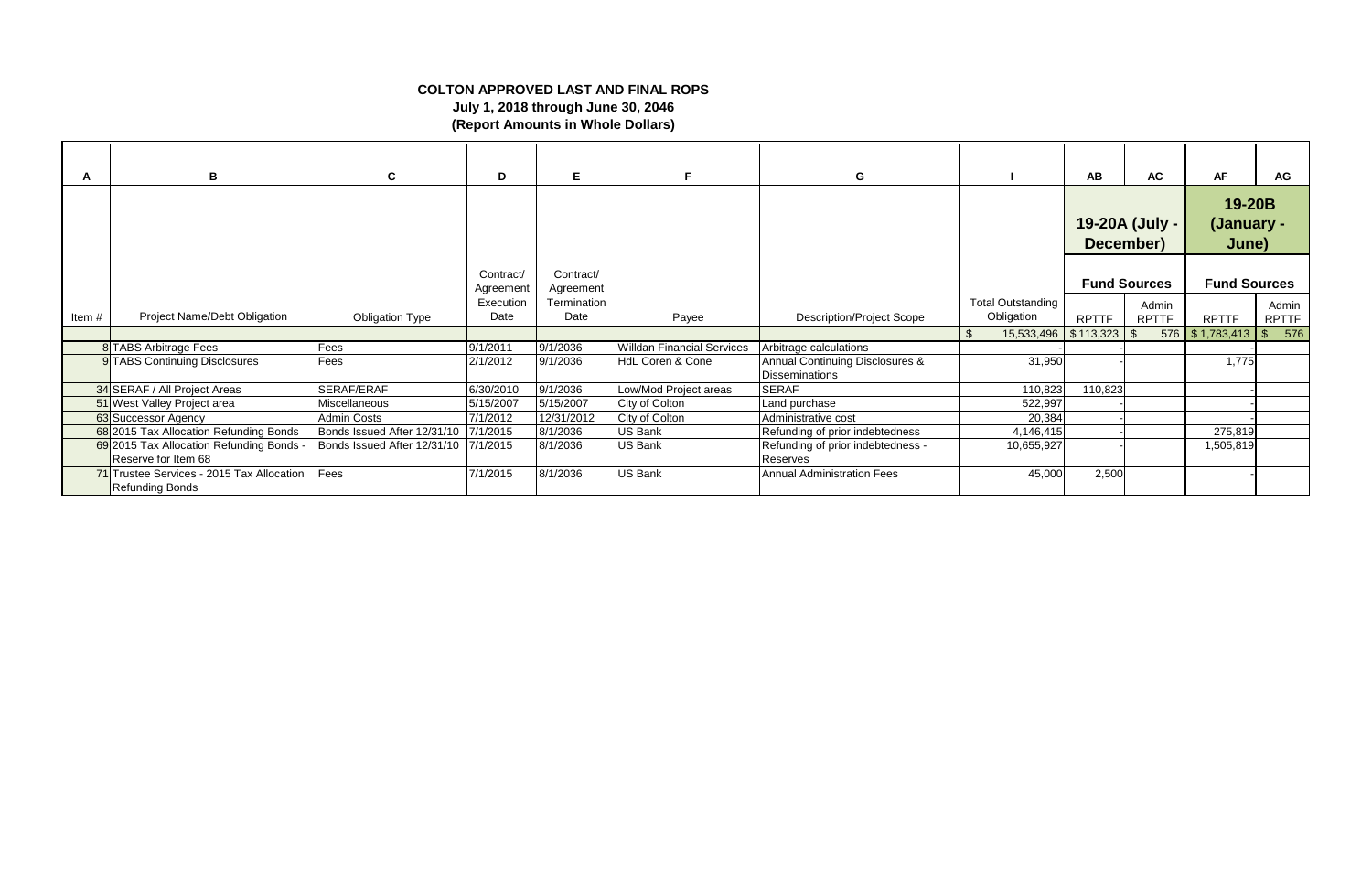| A        | B                                                                   | AJ                  | AK           | AN                                  | <b>AO</b>                      | <b>AR</b>                                  | <b>AS</b>           | AV             | <b>AW</b>               | <b>AZ</b>                                  | <b>BA</b>           | <b>BD</b>                           | BE           | <b>BH</b>                               | BI           | <b>BL</b>           | BM                             |
|----------|---------------------------------------------------------------------|---------------------|--------------|-------------------------------------|--------------------------------|--------------------------------------------|---------------------|----------------|-------------------------|--------------------------------------------|---------------------|-------------------------------------|--------------|-----------------------------------------|--------------|---------------------|--------------------------------|
|          |                                                                     |                     |              |                                     |                                |                                            |                     |                |                         |                                            |                     |                                     |              |                                         |              |                     |                                |
|          |                                                                     |                     |              |                                     |                                |                                            |                     |                |                         |                                            |                     | $22 - 23B$                          |              |                                         |              |                     |                                |
|          |                                                                     |                     |              |                                     | 20-21A (July - 20-21B (January |                                            | 21-22A (July -      |                |                         | 22-23A (July -                             |                     | (January -                          |              | 23-24A (July -                          |              | $23-24B$            |                                |
|          |                                                                     | December)           |              | - June)                             |                                |                                            | December)           |                | 21-22B (January - June) |                                            | December)           | June)                               |              | December)                               |              | (January - June)    |                                |
|          |                                                                     |                     |              |                                     |                                |                                            |                     |                |                         |                                            |                     |                                     |              |                                         |              |                     |                                |
|          |                                                                     | <b>Fund Sources</b> |              | <b>Fund Sources</b>                 |                                |                                            | <b>Fund Sources</b> |                | <b>Fund Sources</b>     | <b>Fund Sources</b>                        |                     | <b>Fund Sources</b>                 |              | <b>Fund Sources</b>                     |              | <b>Fund Sources</b> |                                |
|          |                                                                     |                     | Admin        |                                     | Admin                          |                                            |                     |                |                         |                                            |                     |                                     | Admin        |                                         | Admin        |                     | Admin                          |
| Item $#$ | Project Name/Debt Obligation                                        | <b>RPTTF</b>        | <b>RPTTF</b> | <b>RPTTF</b>                        | <b>RPTTF</b>                   |                                            | RPTTF   Admin RPTTF | <b>RPTTF</b>   | Admin RPTTF             |                                            | RPTTF   Admin RPTTF | <b>RPTTF</b>                        | <b>RPTTF</b> | <b>RPTTF</b>                            | <b>RPTTF</b> | <b>RPTTF</b>        | <b>RPTTF</b>                   |
|          |                                                                     | \$525,497           |              | $576$ $\mid$ \$ 1,786,913 $\mid$ \$ |                                | $576$ $\frac{1}{9}$ \$ 2,500 $\frac{1}{9}$ | $576$   \$          | $1,642,163$ \$ |                         | $576$ $\frac{1}{2}$ \$ 2,500 $\frac{1}{2}$ |                     | $576$ $\mid$ \$ 1,426,413 $\mid$ \$ |              | $576$ $\frac{1}{9}$ 2,500 $\frac{1}{9}$ |              | 576 \$1,433,413     | 576<br>$\sqrt[6]{\frac{1}{2}}$ |
|          | 8 TABS Arbitrage Fees                                               |                     |              |                                     |                                |                                            |                     |                |                         |                                            |                     |                                     |              |                                         |              |                     |                                |
|          | 9 TABS Continuing Disclosures                                       |                     |              | 1,775                               |                                |                                            |                     | 1,775          |                         |                                            |                     | 1,775                               |              |                                         |              | 1,775               |                                |
|          | 34 SERAF / All Project Areas                                        |                     |              |                                     |                                |                                            |                     |                |                         |                                            |                     |                                     |              |                                         |              |                     |                                |
|          | 51 West Valley Project area                                         | 522,997             |              |                                     |                                |                                            |                     |                |                         |                                            |                     |                                     |              |                                         |              |                     |                                |
|          | 63 Successor Agency                                                 |                     |              |                                     |                                |                                            |                     |                |                         |                                            |                     |                                     |              |                                         |              |                     |                                |
|          | 68 2015 Tax Allocation Refunding Bonds                              |                     |              | 245,069                             |                                |                                            |                     | 212,694        |                         |                                            |                     | 182,319                             |              |                                         |              | 155,819             |                                |
|          | 69 2015 Tax Allocation Refunding Bonds -<br>Reserve for Item 68     |                     |              | 1,540,069                           |                                |                                            |                     | 1,427,694      |                         |                                            |                     | 1,242,319                           |              |                                         |              | 1,275,819           |                                |
|          | 71 Trustee Services - 2015 Tax Allocation<br><b>Refunding Bonds</b> | 2,500               |              |                                     |                                | 2,500                                      |                     |                |                         | 2,500                                      |                     |                                     |              | 2,500                                   |              |                     |                                |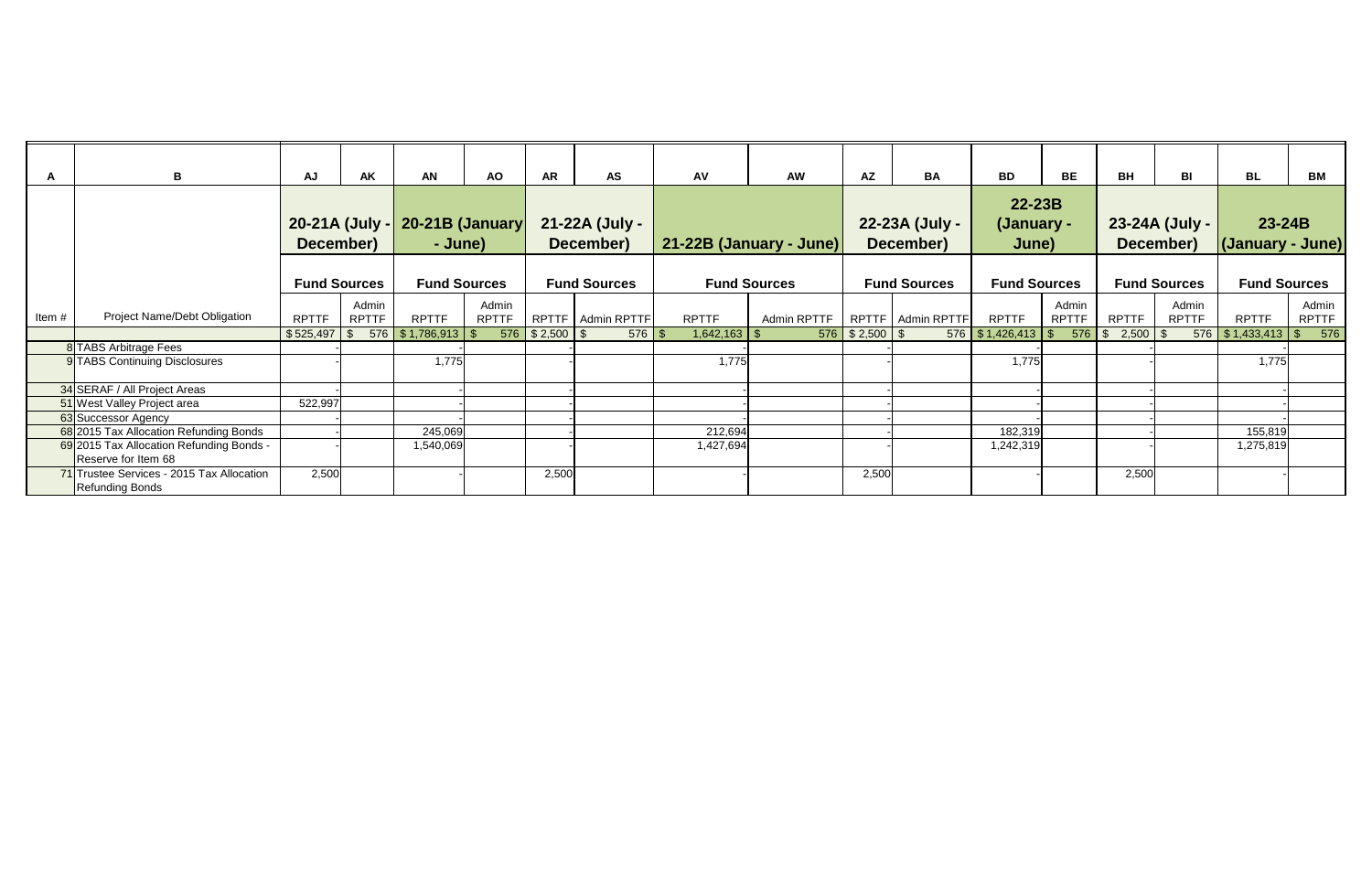| A     | B                                                                   | <b>BP</b>    | BQ                          | <b>BT</b>                  | BU                    | <b>BX</b>                   | BY                    | CB                                  | cc                    | <b>CF</b>                   | CG                          | $c_J$          | <b>CK</b>                         | <b>CN</b>          | co                          | $\mathbf{c}\mathbf{s}$<br><b>CR</b>                   |     |
|-------|---------------------------------------------------------------------|--------------|-----------------------------|----------------------------|-----------------------|-----------------------------|-----------------------|-------------------------------------|-----------------------|-----------------------------|-----------------------------|----------------|-----------------------------------|--------------------|-----------------------------|-------------------------------------------------------|-----|
|       |                                                                     |              | 24-25A (July -<br>December) | 24-25B (January -<br>June) |                       | 25-26A (July -<br>December) |                       | 25-26B (January<br>- June)          |                       | 26-27A (July -<br>December) |                             |                | <b>26-27B (January -</b><br>June) |                    | 27-28A (July -<br>December) | 27-28B (January<br>- June)                            |     |
|       |                                                                     |              | <b>Fund Sources</b>         | <b>Fund Sources</b>        |                       |                             | <b>Fund Sources</b>   | <b>Fund Sources</b>                 |                       | <b>Fund Sources</b>         |                             |                | <b>Fund Sources</b>               |                    | <b>Fund Sources</b>         | <b>Fund Sources</b>                                   |     |
| Item# | Project Name/Debt Obligation                                        | <b>RPTTF</b> | Admin<br><b>RPTTF</b>       | <b>RPTTF</b>               | Admin<br><b>RPTTF</b> | <b>RPTTF</b>                | Admin<br><b>RPTTF</b> | <b>RPTTF</b>                        | Admin<br><b>RPTTF</b> | <b>RPTTF</b>                | Admin<br><b>RPTTF</b>       | <b>RPTTF</b>   |                                   |                    |                             | Admin RPTTF RPTTF   Admin RPTTF   RPTTF   Admin RPTTF |     |
|       |                                                                     |              | 576                         | $1,427,413$ \$<br>- SS     | $576$ \ \$            |                             |                       | $576$ $\mid$ \$ 1,428,913 $\mid$ \$ | $576$ \$              | 2,500                       | $576$ \ \$<br>$\mathcal{S}$ | $1,107,413$ \$ |                                   | $576$ $$2,500$ $$$ |                             | $576$ $\sqrt{$}45,344$ $\sqrt{$}$                     | 576 |
|       | 8 TABS Arbitrage Fees                                               |              |                             |                            |                       |                             |                       |                                     |                       |                             |                             |                |                                   |                    |                             |                                                       |     |
|       | 9 TABS Continuing Disclosures                                       |              |                             | 1,775                      |                       |                             |                       | 1,775                               |                       |                             |                             | 1,775          |                                   |                    |                             | 1,775                                                 |     |
|       | 34 SERAF / All Project Areas                                        |              |                             |                            |                       |                             |                       |                                     |                       |                             |                             |                |                                   |                    |                             |                                                       |     |
|       | 51 West Valley Project area                                         |              |                             |                            |                       |                             |                       |                                     |                       |                             |                             |                |                                   |                    |                             |                                                       |     |
|       | 63 Successor Agency                                                 |              |                             |                            |                       |                             |                       |                                     |                       |                             |                             |                |                                   |                    |                             |                                                       |     |
|       | 68 2015 Tax Allocation Refunding Bonds                              |              |                             | 127,819                    |                       |                             |                       | 98,569                              |                       |                             |                             | 67,819         |                                   |                    |                             | 43,569                                                |     |
|       | 69 2015 Tax Allocation Refunding Bonds -<br>Reserve for Item 68     |              |                             | 1,297,819                  |                       |                             |                       | 1,328,569                           |                       |                             |                             | 1,037,819      |                                   |                    |                             |                                                       |     |
|       | 71 Trustee Services - 2015 Tax Allocation<br><b>Refunding Bonds</b> | 2,500        |                             |                            |                       | 2,500                       |                       |                                     |                       | 2,500                       |                             |                |                                   | 2,500              |                             |                                                       |     |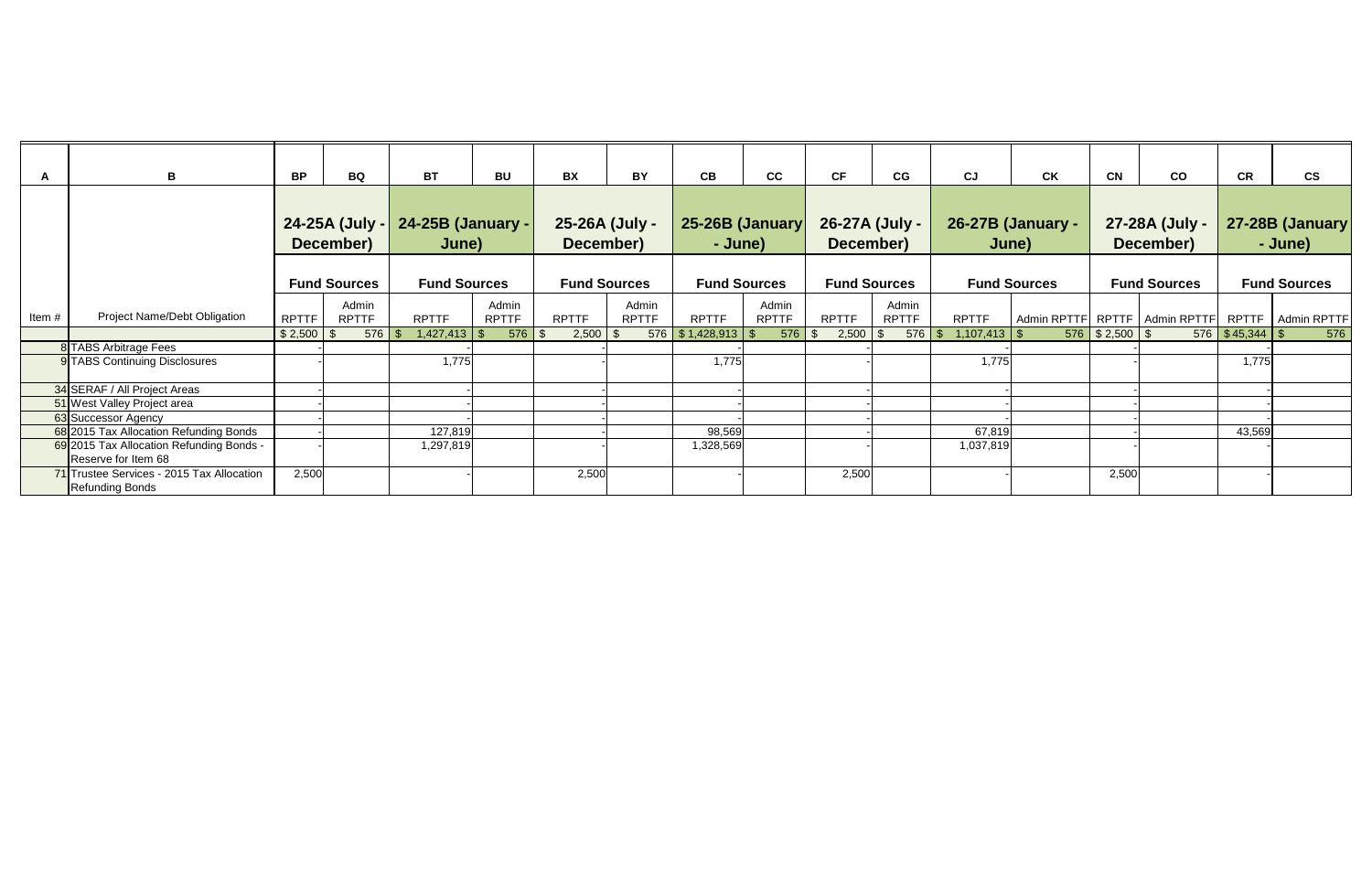|                                           | B                                   | $c_{V}$      | <b>CW</b>           | cz                  | <b>DA</b>           | <b>DD</b>            | <b>DE</b>           | <b>DH</b>           | DI                          | <b>DL</b>            | <b>DM</b>                         | <b>DP</b>           | <b>DQ</b> | DT                                      | <b>DU</b> | <b>DX</b>           | <b>DY</b>                       |
|-------------------------------------------|-------------------------------------|--------------|---------------------|---------------------|---------------------|----------------------|---------------------|---------------------|-----------------------------|----------------------|-----------------------------------|---------------------|-----------|-----------------------------------------|-----------|---------------------|---------------------------------|
|                                           |                                     |              |                     |                     |                     |                      |                     |                     |                             |                      |                                   |                     |           |                                         |           |                     |                                 |
|                                           |                                     |              |                     |                     |                     |                      |                     |                     |                             |                      |                                   |                     |           |                                         |           |                     |                                 |
|                                           |                                     |              | 28-29A (July -      |                     | 28-29B (January     |                      | 29-30A (July -      |                     | 29-30B (January             | 30-31A (July -       |                                   | 30-31B (January     |           | 31-32A (July -                          |           | 31-32B (January     |                                 |
|                                           |                                     |              | December)           |                     | - June)             |                      | December)           |                     | - June)                     |                      | December)                         |                     | - June)   |                                         | December) |                     | - June)                         |
|                                           |                                     |              |                     |                     |                     |                      |                     |                     |                             |                      |                                   |                     |           |                                         |           |                     |                                 |
|                                           |                                     |              | <b>Fund Sources</b> |                     | <b>Fund Sources</b> |                      | <b>Fund Sources</b> |                     | <b>Fund Sources</b>         | <b>Fund Sources</b>  |                                   | <b>Fund Sources</b> |           | <b>Fund Sources</b>                     |           | <b>Fund Sources</b> |                                 |
|                                           |                                     |              | Admin               |                     |                     |                      |                     |                     |                             |                      |                                   |                     |           |                                         |           |                     |                                 |
| Item#                                     | <b>Project Name/Debt Obligation</b> | <b>RPTTF</b> | <b>RPTTF</b>        | RPTTF               | Admin RPTTF         | RPTTF                | Admin RPTTF         |                     | RPTTF   Admin RPTTF   RPTTF |                      | Admin RPTTF   RPTTF   Admin RPTTF |                     |           | RPTTF                                   |           |                     | Admin RPTTF RPTTF   Admin RPTTF |
|                                           |                                     |              |                     | $576$ $$41,688$ $$$ |                     | $576$ $$272,413$ $$$ |                     | $576$ $$37,806$ $$$ |                             | $576$ $$278,531$ $$$ |                                   | $576$ \$33,606 \$   |           | $576$ $\frac{1}{284,331}$ $\frac{1}{9}$ |           | $576$ $$29,075$ $$$ | 576                             |
|                                           | 8 TABS Arbitrage Fees               |              |                     |                     |                     |                      |                     |                     |                             |                      |                                   |                     |           |                                         |           |                     |                                 |
|                                           | 9 TABS Continuing Disclosures       |              |                     | 1,775               |                     |                      |                     | 1,775               |                             |                      |                                   | 1,775               |           |                                         |           | 1,775               |                                 |
|                                           | 34 SERAF / All Project Areas        |              |                     |                     |                     |                      |                     |                     |                             |                      |                                   |                     |           |                                         |           |                     |                                 |
|                                           | 51 West Valley Project area         |              |                     |                     |                     |                      |                     |                     |                             |                      |                                   |                     |           |                                         |           |                     |                                 |
|                                           | 63 Successor Agency                 |              |                     |                     |                     |                      |                     |                     |                             |                      |                                   |                     |           |                                         |           |                     |                                 |
| 68 2015 Tax Allocation Refunding Bonds    |                                     | 268,569      |                     | 39,913              |                     | 269,913              |                     | 36,031              |                             | 276,031              |                                   | 31,831              |           | 281,831                                 |           | 27,300              |                                 |
| 69 2015 Tax Allocation Refunding Bonds -  |                                     |              |                     |                     |                     |                      |                     |                     |                             |                      |                                   |                     |           |                                         |           |                     |                                 |
| Reserve for Item 68                       |                                     |              |                     |                     |                     |                      |                     |                     |                             |                      |                                   |                     |           |                                         |           |                     |                                 |
| 71 Trustee Services - 2015 Tax Allocation |                                     | 2,500        |                     |                     |                     | 2,500                |                     |                     |                             | 2,500                |                                   |                     |           | 2,500                                   |           |                     |                                 |
| <b>Refunding Bonds</b>                    |                                     |              |                     |                     |                     |                      |                     |                     |                             |                      |                                   |                     |           |                                         |           |                     |                                 |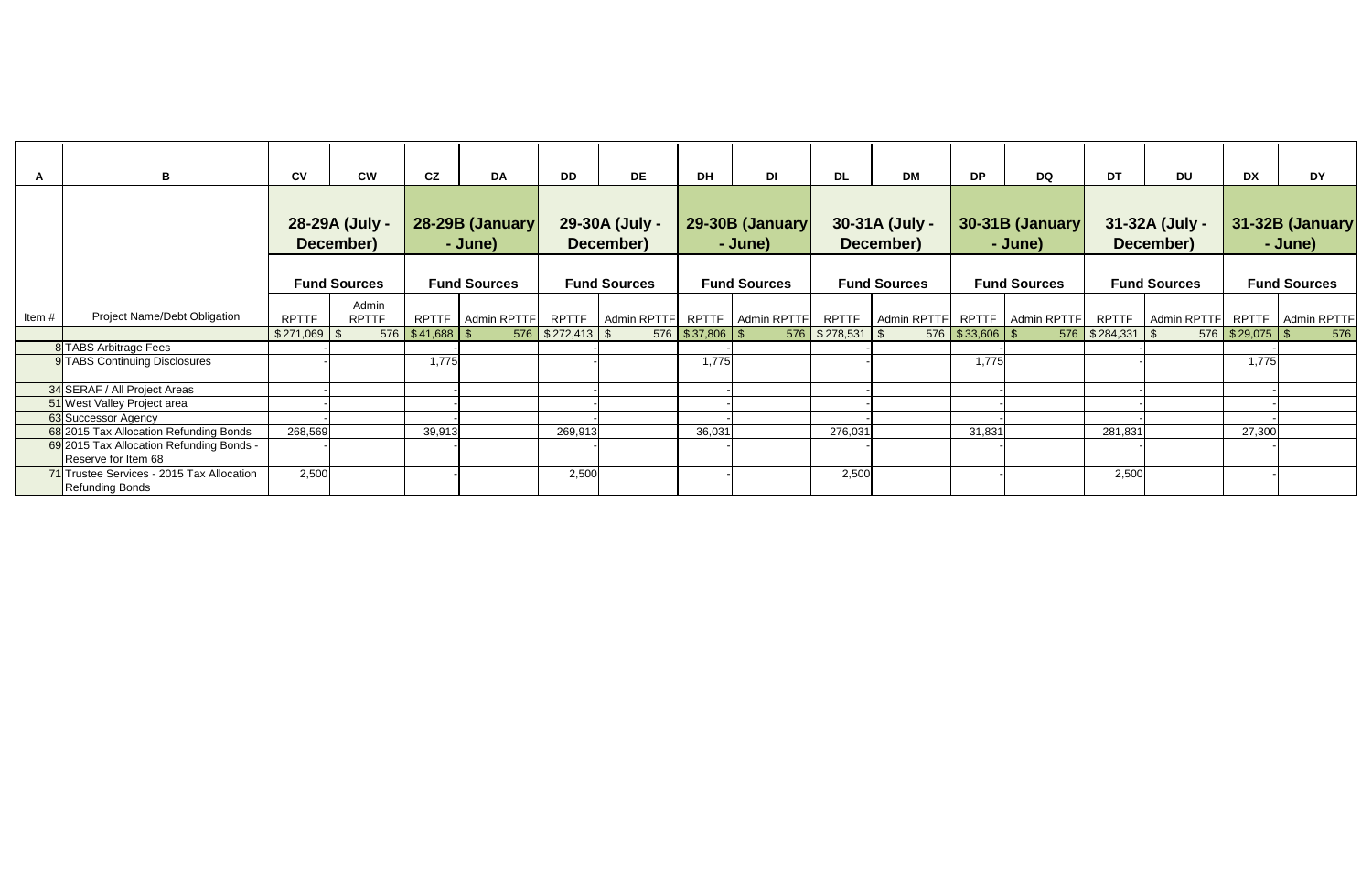| A     | B                                                                   | EB              | EC                          | EF.                 | EG                         | <b>EJ</b>            | EK                          | <b>EN</b>         | EO                                | ER                   | <b>ES</b>                   | <b>EV</b>       | <b>EW</b>                  | EZ<br><b>FA</b>             | <b>FD</b>          | <b>FE</b>                         |
|-------|---------------------------------------------------------------------|-----------------|-----------------------------|---------------------|----------------------------|----------------------|-----------------------------|-------------------|-----------------------------------|----------------------|-----------------------------|-----------------|----------------------------|-----------------------------|--------------------|-----------------------------------|
|       |                                                                     |                 | 32-33A (July -<br>December) |                     | 32-33B (January<br>- June) |                      | 33-34A (July -<br>December) |                   | 33-34B (January)<br>- June)       |                      | 34-35A (July -<br>December) |                 | 34-35B (January<br>- June) | 35-36A (July -<br>December) |                    | 35-36B<br>(January - June)        |
|       |                                                                     |                 | <b>Fund Sources</b>         |                     | <b>Fund Sources</b>        |                      | <b>Fund Sources</b>         |                   | <b>Fund Sources</b>               |                      | <b>Fund Sources</b>         |                 | <b>Fund Sources</b>        | <b>Fund Sources</b>         |                    | <b>Fund Sources</b>               |
| Item# | Project Name/Debt Obligation                                        | <b>RPTTF</b>    | Admin RPTTF                 |                     | RPTTF   Admin RPTTF        | <b>RPTTF</b>         |                             |                   | Admin RPTTF   RPTTF   Admin RPTTF | <b>RPTTF</b>         | Admin RPTTF                 |                 | RPTTF   Admin RPTTF        | <b>RPTTF</b>                |                    | Admin RPTTF   RPTTF   Admin RPTTF |
|       |                                                                     | $$284,800$ \ \$ |                             | $576$ $$23,975$ $$$ |                            | $576$ $$284,700$ $$$ |                             | 576 $$18,775$ $$$ |                                   | $576$ $$294,500$ $$$ |                             | 576 \$13,275 \$ |                            | 576 \$294,000 \$            | $576$ $$7,675$ $$$ | 576                               |
|       | 8 TABS Arbitrage Fees                                               |                 |                             |                     |                            |                      |                             |                   |                                   |                      |                             |                 |                            |                             |                    |                                   |
|       | 9 TABS Continuing Disclosures                                       |                 |                             | 1,775               |                            |                      |                             | 1,775             |                                   |                      |                             | 1,775           |                            |                             | 1,775              |                                   |
|       | 34 SERAF / All Project Areas                                        |                 |                             |                     |                            |                      |                             |                   |                                   |                      |                             |                 |                            |                             |                    |                                   |
|       | 51 West Valley Project area                                         |                 |                             |                     |                            |                      |                             |                   |                                   |                      |                             |                 |                            |                             |                    |                                   |
|       | 63 Successor Agency                                                 |                 |                             |                     |                            |                      |                             |                   |                                   |                      |                             |                 |                            |                             |                    |                                   |
|       | 68 2015 Tax Allocation Refunding Bonds                              | 282,300         |                             | 22,200              |                            | 282,200              |                             | 17,000            |                                   | 292,000              |                             | 11,500          |                            | 291,500                     | 5,900              |                                   |
|       | 69 2015 Tax Allocation Refunding Bonds -<br>Reserve for Item 68     |                 |                             |                     |                            |                      |                             |                   |                                   |                      |                             |                 |                            |                             |                    |                                   |
|       | 71 Trustee Services - 2015 Tax Allocation<br><b>Refunding Bonds</b> | 2,500           |                             |                     |                            | 2,500                |                             |                   |                                   | 2,500                |                             |                 |                            | 2,500                       |                    |                                   |